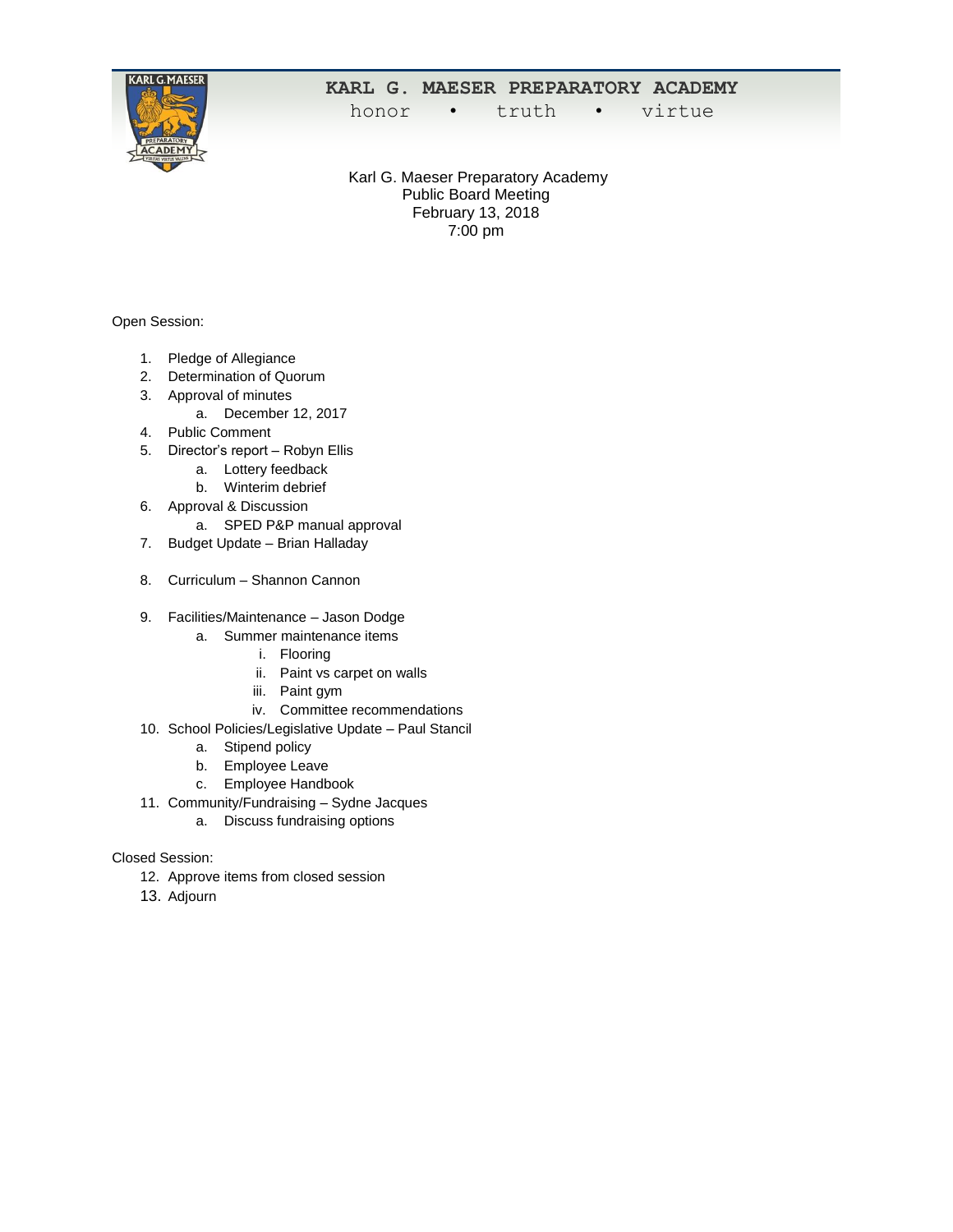Start Time: 7:15 pm End Time: 8:45 pm

- 1. Pledge of Allegiance
- 2. Determination of Quorum **Yes, we have a quorum. Present-Brian Halladay, Steve Whitehouse, Syd Jacques, Cynthia Shumway, Janine See. Absent-Jason Dodge, Paul Stancil**
- 3. Approval of minutes
	- **a. December 12, 2017 Brian moved to approve the minutes from December 21, 2017. Steve seconded. Voting to approve was unanimous.**

## 4. Public Comment

Ted Gilbert presenting on salaries of employees at Maeser to show discrepancies with other districts. He does not want to lose any of our staff to other schools based on pay. Invited board to do an apples to apples comparison with other schools.

- 5. Director's report Robyn Ellis
	- a. Lottery feedback This year we only 57 spots available after priority categories were filled in. Priorities had one week to opt in. 35  $7<sup>th</sup>$ , 22  $9<sup>th</sup>$ , no other spots were available Fee collections are up. We have switched credit processing company and have better tracking and reporting.
	- b. Winterim debrief

Dustin and Sam did an analysis of projected costs versus actual. From now on we can do contracted rates with State Travel company which could create much less variability in winterim costs as costs would become more fixed with negotiated rates.

Cynthia suggested a pre-winterim check-list for teachers to make sure everything is ready. Next month we will have new tracks to review for next year.

We should have a student, parent and teacher survey post winterim

SOEP (State Online Education Program) They are up to 6 online credits per year. The state is pushing it. The law is not favorable to the schools. It dilutes what we are trying to accomplish. SAGE is out next year (2018-2019) Questar is new although the questions will be the same for two years. Utah has submitted an ESSA waiver. If we have greater than 5% opt out rate it will be tied back to our school grade.

For S&P it is super important that we present all of our annual achievements and accolades as the new people in charge rate us based on school grade. Because we have high opt out rate this affects our grade.

- 6. Approval & Discussion
	- a. SPED P&P manual approval does not need approval only needs to be reviewed by the board.
- 7. Budget Update Brian Halladay

Sam has made a proposed revision to the budget

Our current financial position is doing well. We don't have concerns for revenue or expenses. Many categories have had to be updated.

We will be updating flooring in some of the classrooms which will add to capital expenditures for the year.

8. Curriculum – Shannon Cannon

Some of the things coming down the pipe. Ideas include - Western literature, Eastern literature, World religions, film, show choir. Building the curriculum from within.

Shannon and Heather Butler went to the Harvard Business school. Teacher has developed a case study learning style for history. Students get to decide what they think the decision should be. Shannon and Heather will try to do one in March for  $11<sup>th</sup>$  grade. Harvard offers a follow up training and also a training for new teachers.

- 9. Facilities/Maintenance Jason Dodge
	- a. Summer maintenance items
		- i. Flooring-discussed in budget. Previously approved. \$50,604 for phase 3.
		- ii. Paint vs carpet on walls will get bids to patch and paint
		- iii. Paint gym-idea is to paint the lower half of the wall dark navy blue
		- iv. Committee recommendations-deferred until Jason is here.